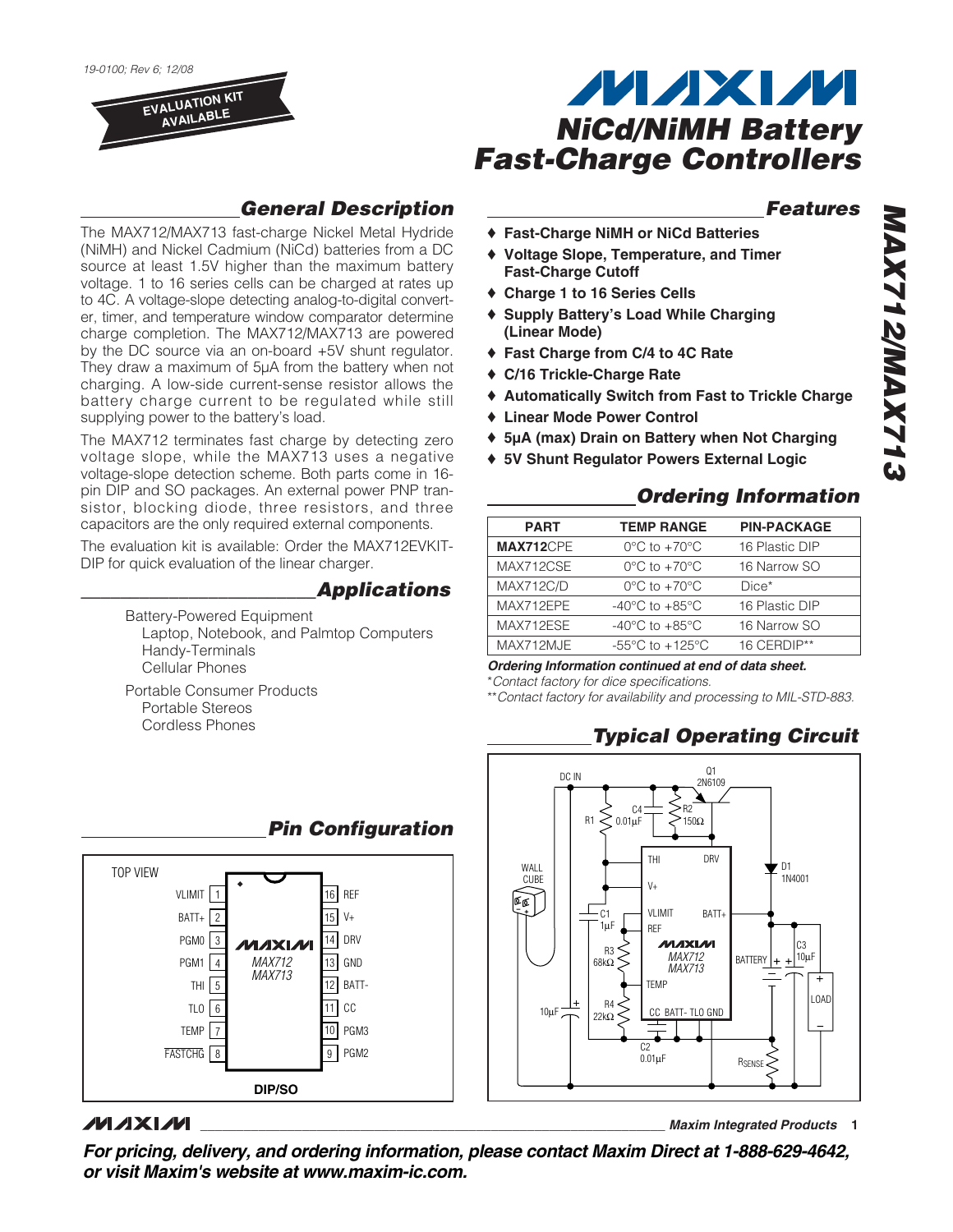#### **ABSOLUTE MAXIMUM RATINGS**

| BATT+ to BATT-                           |                            |
|------------------------------------------|----------------------------|
|                                          |                            |
| With Power Applied The higher of ±20V or |                            |
|                                          | $±2V$ x (programmed cells) |
|                                          |                            |
|                                          |                            |
|                                          |                            |
|                                          |                            |
|                                          |                            |

| Continuous Power Dissipation $(T_A = +70^{\circ}C)$ |  |
|-----------------------------------------------------|--|
| Plastic DIP (derate 10.53mW/°C above +70°C842mW     |  |
| Narrow SO (derate 8.70mW/°C above +70°C 696mW       |  |
| CERDIP (derate 10.00mW/°C above +70°C 800mW         |  |
| Operating Temperature Ranges                        |  |
|                                                     |  |
|                                                     |  |
|                                                     |  |
| Storage Temperature Range -65°C to +150°C           |  |
| Lead Temperature (soldering, 10s)+300°C             |  |

*Stresses beyond those listed under "Absolute Maximum Ratings" may cause permanent damage to the device. These are stress ratings only, and functional operation of the device at these or any other conditions beyond those indicated in the operational sections of the specifications is not implied. Exposure to absolute maximum rating conditions for extended periods may affect device reliability.*

## **ELECTRICAL CHARACTERISTICS**

(IV+ = 10mA, TA = TMIN to TMAX, unless otherwise noted. Refer to the *Typical Operating Circuit*. All measurements are with respect to BATT-, not GND.)

| <b>PARAMETER</b>                                    | <b>CONDITIONS</b>                                                          | <b>MIN</b> | <b>TYP</b>   | <b>MAX</b> | <b>UNITS</b> |
|-----------------------------------------------------|----------------------------------------------------------------------------|------------|--------------|------------|--------------|
| V+ Voltage                                          | $5mA < IV+ < 20mA$                                                         | 4.5        |              | 5.5        | V            |
| $I_{V+}$ (Note 1)                                   |                                                                            | 5          |              |            | mA           |
| BATT+ Leakage                                       | $V + = 0V$ , BATT+ = 17V                                                   |            |              | 5          | μA           |
| BATT+ Resistance with Power On                      | $PGMO = PGM1 = BATT-$ , $BATT + = 30V$                                     | 30         |              |            | $k\Omega$    |
| C1 Capacitance                                      |                                                                            | 0.5        |              |            | μF           |
| C <sub>2</sub> Capacitance                          |                                                                            | 5          |              |            | nF           |
| <b>REF Voltage</b>                                  | 0mA < IREF < 1mA                                                           | 1.96       |              | 2.04       | $\vee$       |
| Undervoltage Lockout                                | Per cell                                                                   | 0.35       |              | 0.50       | $\vee$       |
| External VLIMIT Input Range                         |                                                                            | 1.25       |              | 2.50       | $\vee$       |
| THI, TLO, TEMP Input Range                          |                                                                            | $\Omega$   |              | 2          | $\vee$       |
| THI, TLO Offset Voltage (Note 2)                    | $OV <$ TEMP $<$ 2V, TEMP voltage rising                                    | $-10$      |              | 10         | mV           |
| THI, TLO, TEMP, VLIMIT Input Bias Current           |                                                                            | $-1$       |              | 1          | μA           |
| <b>VLIMIT Accuracy</b>                              | $1.2V < V_{LIMIT} < 2.5V$ , 5mA < $I_{DRV} < 20mA$ ,<br>$PGMO = PGM1 = V+$ | $-30$      |              | 30         | mV           |
| Internal Cell Voltage Limit                         | $VLMIT = V +$                                                              | 1.6        | 1.65         | 1.7        | $\vee$       |
| Fast-Charge VSENSE                                  |                                                                            | 225        | 250          | 275        | mV           |
|                                                     | $PGM3 = V+$                                                                | 1.5        | 3.9          | 7.0        |              |
| Trickle-Charge VSENSE                               | $PGM3 = open$                                                              | 4.5        | 7.8          | 12.0       | mV           |
|                                                     | $PGM3 = REF$                                                               | 12.0       | 15.6         | 20.0       |              |
|                                                     | $PGM3 = BATT-$                                                             | 26.0       | 31.3         | 38.0       |              |
| Voltage-Slope Sensitivity (Note 3)                  | <b>MAX713</b>                                                              |            | $-2.5$       |            | mV/tA        |
|                                                     | <b>MAX712</b>                                                              |            | $\mathbf{O}$ |            | per cell     |
| <b>Timer Accuracy</b>                               |                                                                            | $-15$      |              | 15         | $\%$         |
| Battery-Voltage to Cell-Voltage<br>Divider Accuracy |                                                                            | $-1.5$     |              | 1.5        | $\%$         |
| <b>DRV Sink Current</b>                             | $V_{DRV} = 10V$                                                            | 30         |              |            | mA           |

**MAXM**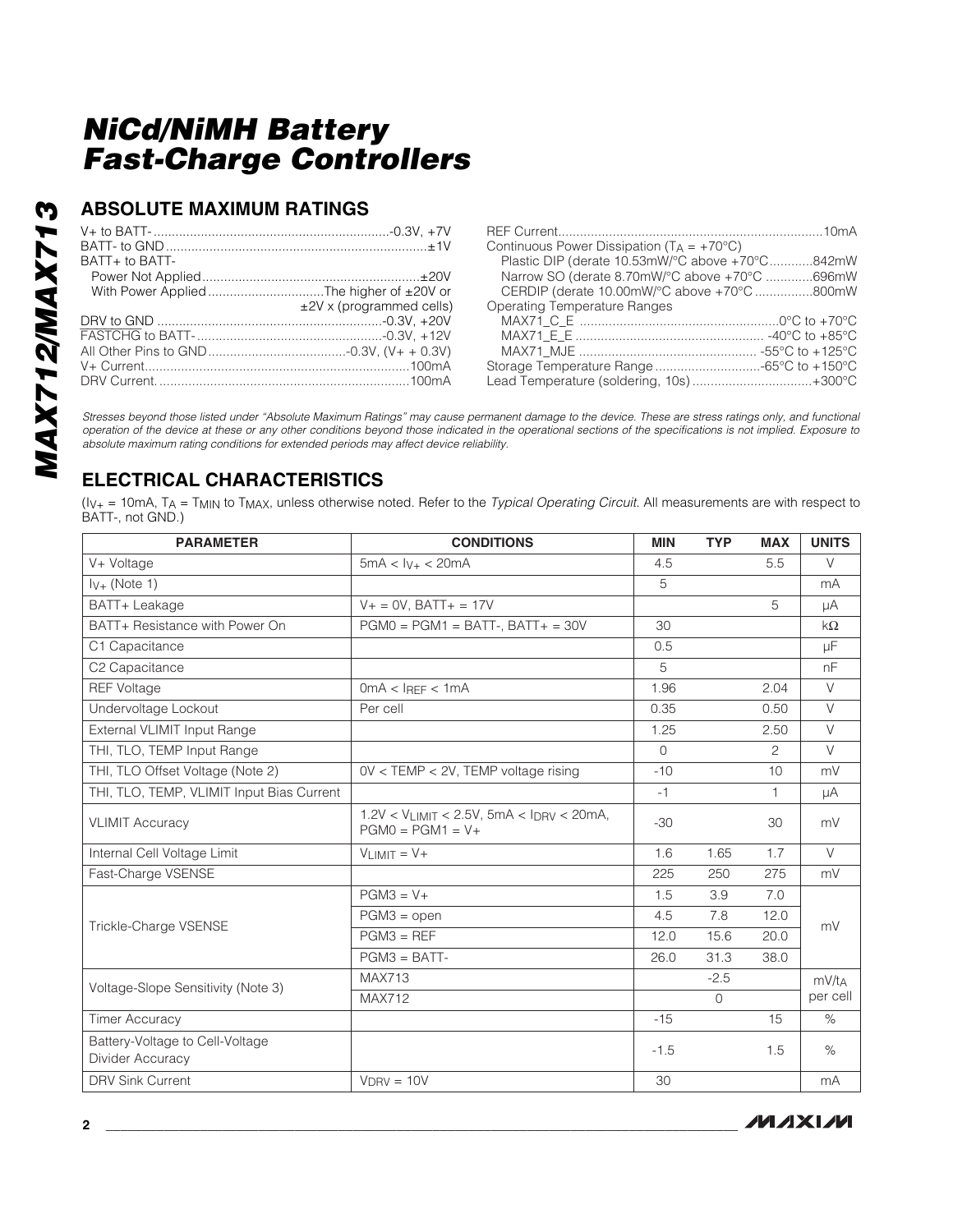#### **ELECTRICAL CHARACTERISTICS (continued)**

(IV+ = 10mA, TA = TMIN to TMAX, unless otherwise noted. Refer to the *Typical Operating Circuit*. All measurements are with respect to BATT-, not GND.)

| <b>PARAMETER</b>            | <b>CONDITIONS</b>                                 | <b>MIN</b> | <b>TYP</b> | <b>MAX</b>   | <b>UNITS</b> |
|-----------------------------|---------------------------------------------------|------------|------------|--------------|--------------|
| <b>FASTCHG Low Current</b>  | $VFASTCHG = 0.4V$                                 |            |            |              | mA           |
| <b>FASTCHG High Current</b> | $VFASTCHG = 10V$                                  |            |            | $10^{\circ}$ | uΑ           |
| A/D Input Range (Note 4)    | Battery voltage $\div$ number of cells programmed | 1.4        |            | .9           |              |

**Note 1:** The MAX712/MAX713 are powered from the V+ pin. Since V+ shunt regulates to +5V, R1 must be small enough to allow at least 5mA of current into the V+ pin.

**Note 2:** Offset voltage of THI and TLO comparators referred to TEMP.

**Note 3:** t<sub>A</sub> is the A/D sampling interval (Table 3).

**Note 4:** This specification can be violated when attempting to charge more or fewer cells than the number programmed. To ensure proper voltage-slope fast-charge termination, the (maximum battery voltage) ÷ (number of cells programmed) must fall within the A/D input range.

 $(T_A = +25^{\circ}C$ , unless otherwise noted.)



## *Typical Operating Characteristics*



30

40



**\_\_\_\_\_\_\_\_\_\_\_\_\_\_\_\_\_\_\_\_\_\_\_\_\_\_\_\_\_\_\_\_\_\_\_\_\_\_\_\_\_\_\_\_\_\_\_\_\_\_\_\_\_\_\_\_\_\_\_\_\_\_\_\_\_\_\_\_\_\_\_\_\_\_\_\_\_\_\_\_\_\_\_\_\_\_\_ 3**

**MAXM** 

DRV PIN SINK CURRENT(mA)

DRV PIN SINK CURRENT(mA)

BATTERY THERMISTOR RESISTANCE (k

BATTERY THERMISTOR

20

10 5

15

0

35 30 25

MAX712/13 toc05

Ω)

RESISTANCE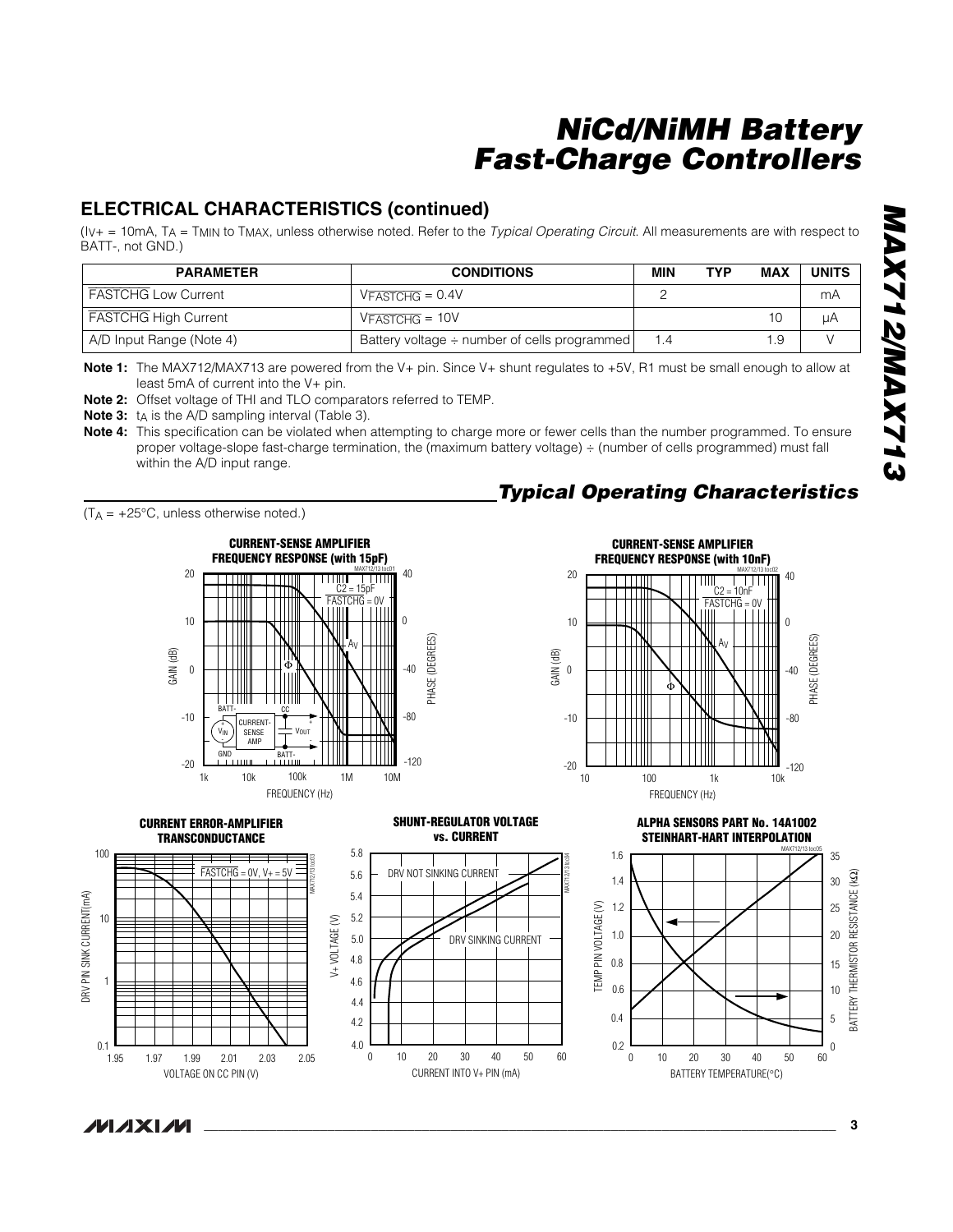

#### *Typical Operating Characteristics (continued)*

**MAXM**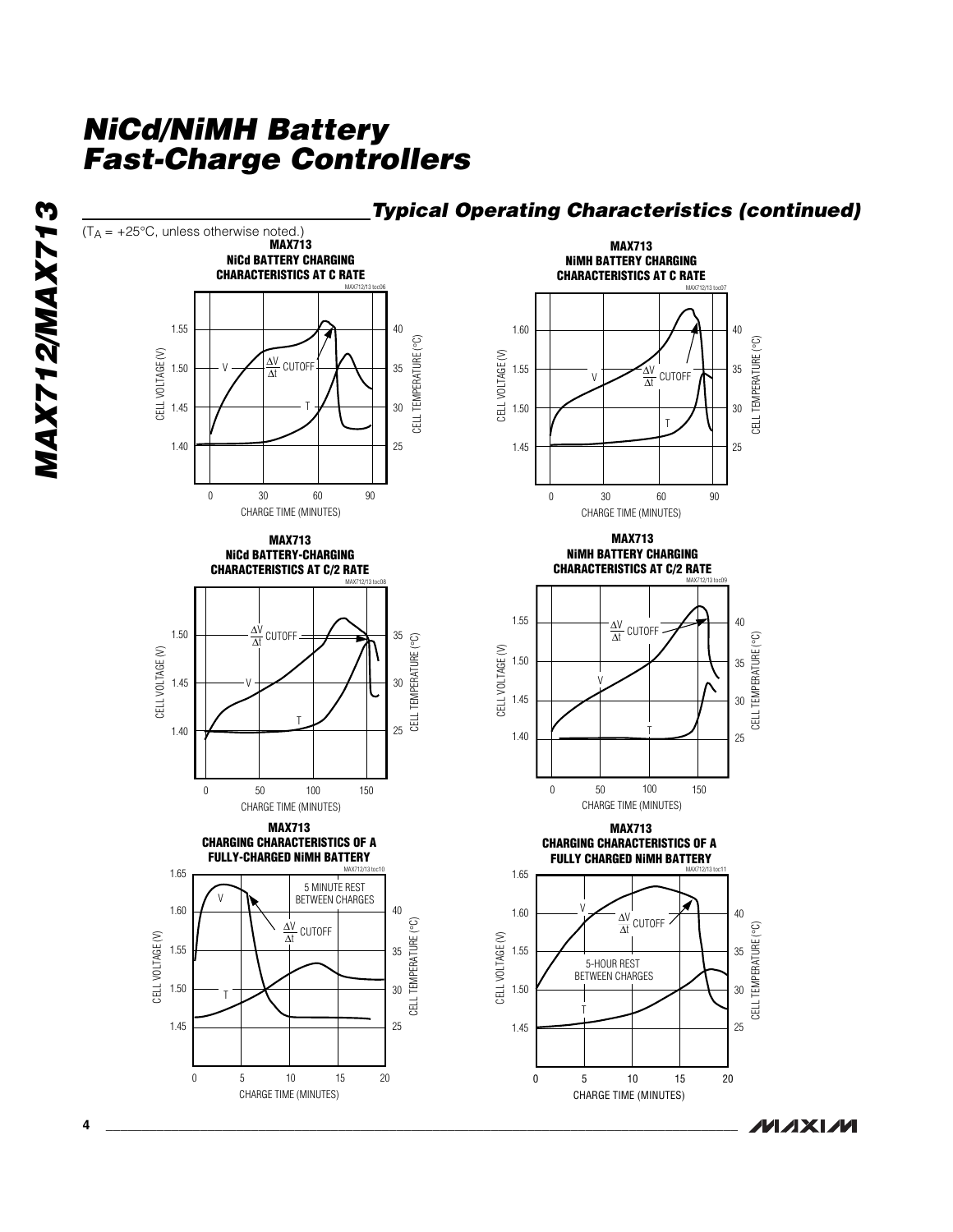## *Pin Description*

| <b>PIN</b>     | <b>NAME</b>    | <b>FUNCTION</b>                                                                                                                                                                                                                                                                                                                                                                                                      |
|----------------|----------------|----------------------------------------------------------------------------------------------------------------------------------------------------------------------------------------------------------------------------------------------------------------------------------------------------------------------------------------------------------------------------------------------------------------------|
| 1              | <b>VLIMIT</b>  | Sets the maximum cell voltage. The battery terminal voltage (BATT+ - BATT-) will not exceed VLIMIT x<br>(number of cells). Do not allow VLIMIT to exceed 2.5V. Connect VLIMIT to VREF for normal operation.                                                                                                                                                                                                          |
| $\overline{c}$ | BATT+          | Positive terminal of battery                                                                                                                                                                                                                                                                                                                                                                                         |
| 3, 4           | PGM0.<br>PGM1  | PGM0 and PGM1 set the number of series cells to be charged. The number of cells can be set from<br>1 to 16 by connecting PGM0 and PGM1 to any of V+, REF, or BATT-, or by leaving the pin unconnected<br>(Table 2). For cell counts greater than 11, see the Linear-Mode, High Series Cell Count section.<br>Charging more or fewer cells than the number programmed may inhibit $\Delta V$ fast-charge termination. |
| 5              | <b>THI</b>     | Trip point for the over-temperature comparator. If the voltage-on TEMP rises above THI, fast charge ends.                                                                                                                                                                                                                                                                                                            |
| 6              | <b>TLO</b>     | Trip point for the under-temperature comparator. If the MAX712/MAX713 power on with the voltage-on<br>TEMP less than TLO, fast charge is inhibited and will not start until TEMP rises above TLO.                                                                                                                                                                                                                    |
| $\overline{7}$ | <b>TEMP</b>    | Sense input for temperature-dependent voltage from thermistors.                                                                                                                                                                                                                                                                                                                                                      |
| 8              | <b>FASTCHG</b> | Open-drain, fast-charge status output. While the MAX712/MAX713 fast charge the battery, FASTCHG<br>sinks current. When charge ends and trickle charge begins, FASTCHG stops sinking current.                                                                                                                                                                                                                         |
| 9, 10          | PGM2.<br>PGM3  | PGM2 and PGM3 set the maximum time allowed for fast charging. Timeouts from 33 minutes to 264<br>minutes can be set by connecting to any of $V_{+}$ . REF, or BATT-, or by leaving the pin unconnected<br>(Table 3). PGM3 also sets the fast-charge to trickle-charge current ratio (Table 5).                                                                                                                       |
| 11             | <b>CC</b>      | Compensation input for constant current regulation loop                                                                                                                                                                                                                                                                                                                                                              |
| 12             | BATT-          | Negative terminal of battery                                                                                                                                                                                                                                                                                                                                                                                         |
| 13             | <b>GND</b>     | System ground. The resistor placed between BATT- and GND monitors the current into the battery.                                                                                                                                                                                                                                                                                                                      |
| 14             | <b>DRV</b>     | Current sink for driving the external PNP current source                                                                                                                                                                                                                                                                                                                                                             |
| 15             | $V +$          | Shunt regulator. The voltage on V+ is regulated to +5V with respect to BATT-, and the shunt current<br>powers the MAX712/MAX713.                                                                                                                                                                                                                                                                                     |
| 16             | <b>REF</b>     | 2V reference output                                                                                                                                                                                                                                                                                                                                                                                                  |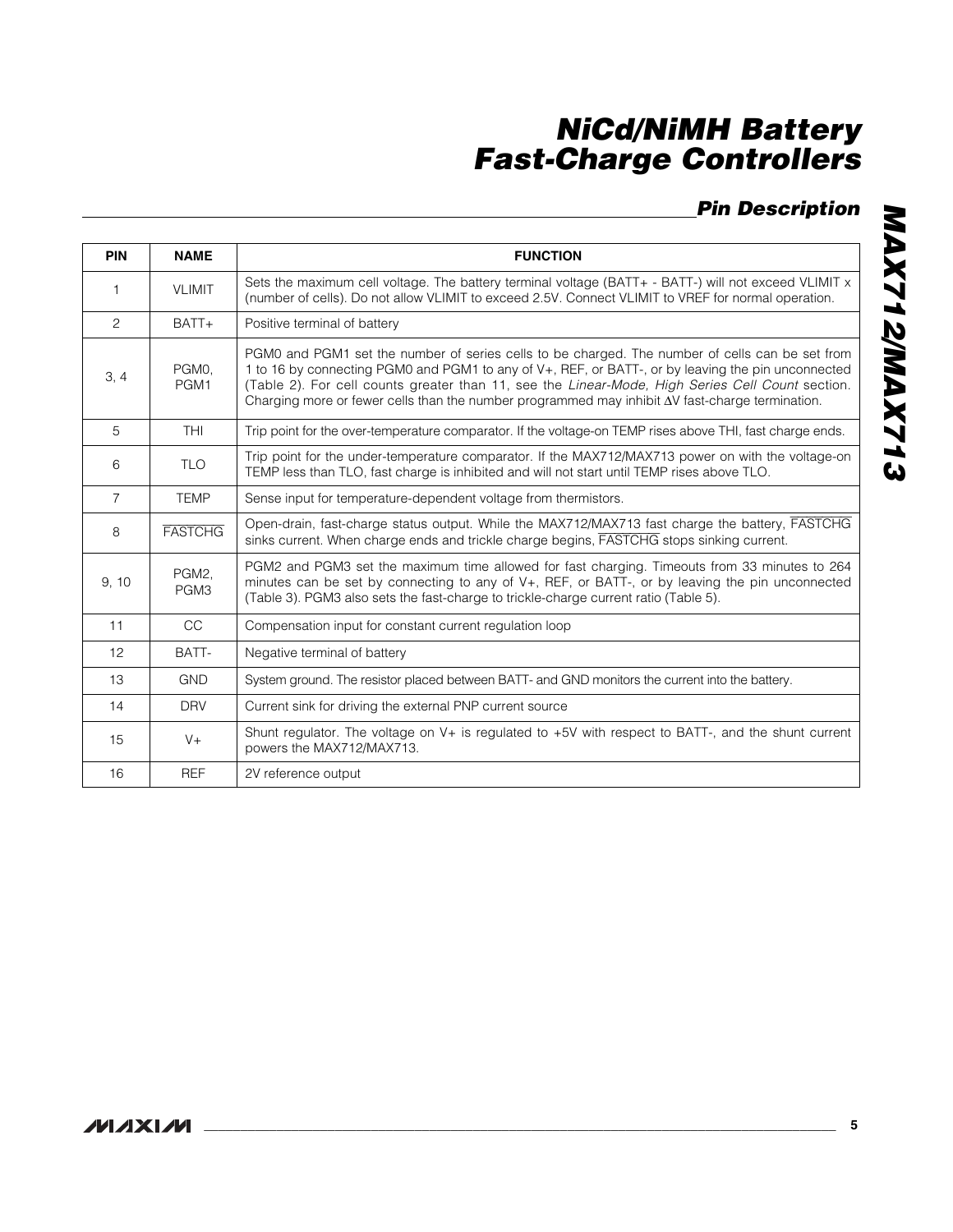# **MAX712/MAX713** *MAX712/MAX713*

2C to C/2

#### *Getting Started*

temperature, MAX713

The MAX712/MAX713 are simple to use. A complete linear-mode fast-charge circuit can be designed in a few easy steps. A linear-mode design uses the fewest components and supplies a load while charging.

1) Follow the battery manufacturer's recommendations on maximum charge currents and charge-termination methods for the specific batteries in your application. Table 1 provides general guidelines.

**Charge Rate NiMH Batteries NiCd Batteries** ΔV/Δt and/or temperature, MAX713 ΔV/Δt and temperature, MAX712 or MAX713 > 2C ΔV/Δt and/or ΔV/Δt and/or

temperature, MAX712 or MAX713

#### **Table 1. Fast-Charge Termination Methods**

| < C/2 | $\Delta V/\Delta t$ and/or<br>temperature, MAX712 | $\Delta V/\Delta t$ and/or<br>temperature, MAX713                                                            |
|-------|---------------------------------------------------|--------------------------------------------------------------------------------------------------------------|
|       |                                                   | 2) Decide on a charge rate (Tables 3 and 5). The slow-<br>est fast-charge rate for the MAX712/MAX713 is C/4, |

because the maximum fast-charge timeout period is 264 minutes. A C/3 rate charges the battery in about three hours. The current in mA required to charge at this rate is calculated as follows:

 $IFAST = (capacity of battery in mAh)$ <br>(charge time in hours)

Depending on the battery, charging efficiency can be as low as 80%, so a C/3 fast charge could take 3 hours and 45 minutes. This reflects the efficiency with which electrical energy is converted to chemical energy within the battery, and is not the same as the powerconversion efficiency of the MAX712/MAX713.

3) Decide on the number of cells to be charged (Table 2). If your battery stack exceeds 11 cells, see the *Linear-Mode High Series Cell Count* section. Whenever changing the number of cells to be charged, PGM0 and PGM1 must be adjusted accordingly. Attempting to charge more or fewer cells than the number programmed can disable the voltage-slope fast-charge termination circuitry. The internal ADC's input voltage range is limited to between 1.4V and 1.9V (see the *Electrical Characteristics*), and is equal to the voltage across the battery divided by the number of cells programmed (using PGM0 and PGM1, as in Table 2). When the ADC's input voltage falls out of its specified range, the voltage-slope termination circuitry can be disabled.

- 4) Choose an external DC power source (e.g., wall cube). Its minimum output voltage (including ripple) must be greater than 6V and at least 1.5V higher than the maximum battery voltage while charging. This specification is critical because normal fastcharge termination is ensured only if this requirement is maintained (see *Powering the MAX712/MAX713* section for more details).
- 5) For linear-mode designs, calculate the worst-case power dissipation of the power PNP and diode (Q1 and D1 in the *Typical Operating Circuit*) in watts, using the following formula:

PDPNP = (maximum wall-cube voltage under load - minimum battery voltage) x (charge current in amps)

6) Limit current into V+ to between 5mA and 20mA. For a fixed or narrow-range input voltage, choose R1 in the *Typical Operation Circuit* using the following formula:

R1 = (minimum wall-cube voltage - 5V)/5mA

7) Choose RSENSE using the following formula:

 $RSENSE = 0.25V/(IFAST)$ 

8) Consult Tables 2 and 3 to set pin-straps before applying power. For example, to fast charge at a rate of C/2, set the timeout to between 1.5x or 2x the charge period, three or four hours, respectively.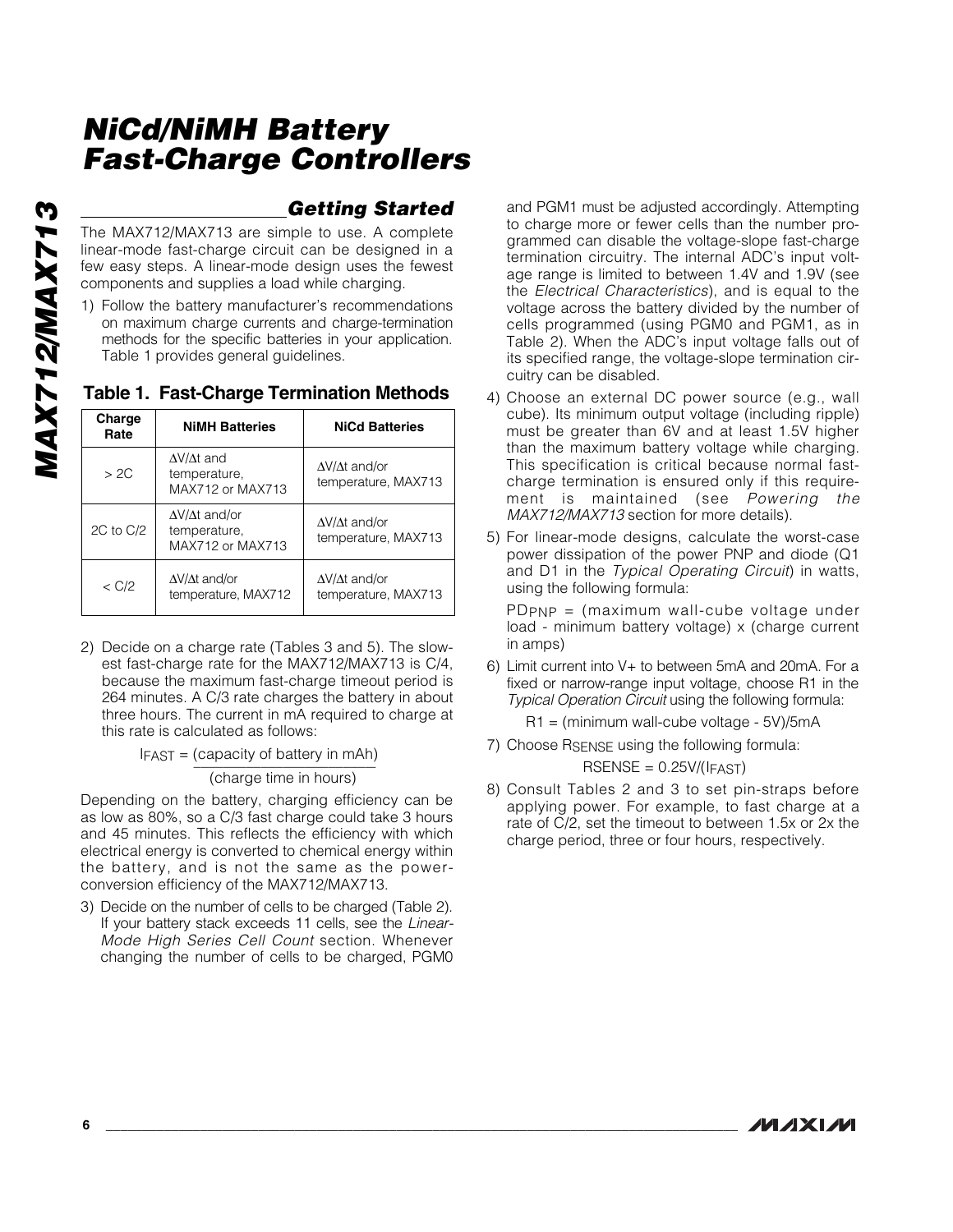#### **Table 2. Programming the Number of Cells**

| <b>NUMBER</b><br><b>OF CELLS</b> | PGM1<br><b>CONNECTION</b> | <b>PGM0</b><br><b>CONNECTION</b> |
|----------------------------------|---------------------------|----------------------------------|
| 1                                | $V +$                     | $V +$                            |
| $\overline{c}$                   | Open                      | $V +$                            |
| 3                                | <b>REF</b>                | $V +$                            |
| 4                                | BATT-                     | $V +$                            |
| 5                                | $V +$                     | Open                             |
| 6                                | Open                      | Open                             |
| $\overline{7}$                   | <b>REF</b>                | Open                             |
| 8                                | BATT-                     | Open                             |
| 9                                | $V +$                     | REF                              |
| 10                               | Open                      | <b>REF</b>                       |
| 11                               | <b>REF</b>                | <b>REF</b>                       |
| 12 <sup>°</sup>                  | BATT-                     | <b>REF</b>                       |
| 13                               | $V +$                     | BATT-                            |
| 14                               | Open                      | BATT-                            |
| 15                               | <b>REF</b>                | BATT-                            |
| 16                               | BATT-                     | BATT-                            |

#### **Table 3. Programming the Maximum Charge Time**

| <b>TIMEOUT</b><br>(min) | A/D<br><b>SAMPLING</b><br><b>INTERVAL</b><br>(s) (t <sub>A</sub> ) | <b>VOLTAGE-</b><br><b>SLOPE</b><br><b>TERMINATION</b> | PGM3<br><b>CONN</b> | PGM <sub>2</sub><br><b>CONN</b> |
|-------------------------|--------------------------------------------------------------------|-------------------------------------------------------|---------------------|---------------------------------|
| 22                      | 21                                                                 | Disabled                                              | $V +$               | Open                            |
| 22                      | 21                                                                 | Enabled                                               | $V +$               | <b>REF</b>                      |
| 33                      | 21                                                                 | Disabled                                              | $V +$               | $V +$                           |
| 33                      | 21                                                                 | Enabled                                               | $V +$               | BATT-                           |
| 45                      | 42                                                                 | Disabled                                              | Open                | Open                            |
| 45                      | 42                                                                 | Enabled                                               | Open                | <b>REF</b>                      |
| 66                      | 42                                                                 | Disabled                                              | Open                | V+                              |
| 66                      | 42                                                                 | Enabled                                               | Open                | BATT-                           |
| 90                      | 84                                                                 | Disabled                                              | <b>REF</b>          | Open                            |
| 90                      | 84                                                                 | Enabled                                               | <b>REF</b>          | <b>REF</b>                      |
| 132                     | 84                                                                 | Disabled                                              | <b>REF</b>          | $V +$                           |
| 132                     | 84                                                                 | Enabled                                               | <b>REF</b>          | BATT-                           |
| 180                     | 168                                                                | Disabled                                              | BATT-               | Open                            |
| 180                     | 168                                                                | Enabled                                               | BATT-               | <b>REF</b>                      |
| 264                     | 168                                                                | Disabled                                              | BATT-               | $V +$                           |
| 264                     | 168                                                                | Enabled                                               | BATT-               | BATT-                           |



*Figure 1. Block Diagram*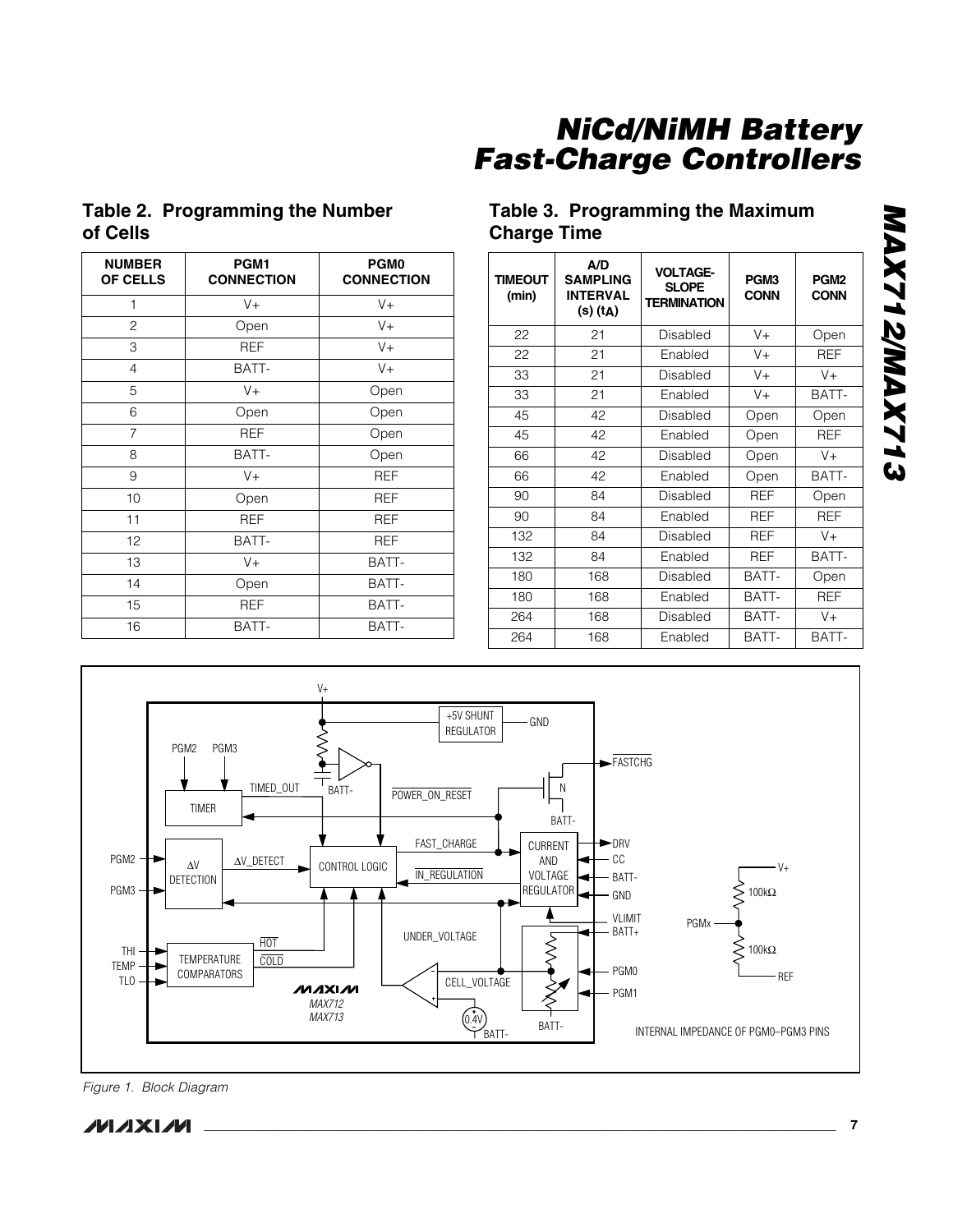**MAX712/MAX713** *MAX712/MAX713*

#### *Detailed Description*

The MAX712/MAX713 fast charge NiMH or NiCd batteries by forcing a constant current into the battery. The MAX712/MAX713 are always in one of two states: fast charge or trickle charge. During fast charge, the current level is high; once full charge is detected, the current reduces to trickle charge. The device monitors three variables to determine when the battery reaches full charge: voltage slope, battery temperature, and charge time.



*Figure 2. Typical Charging Using Voltage Slope*



*Figure 3. Typical Charging Using Temperature*

Figure 1 shows the block diagram for the MAX712/ MAX713. The timer, voltage-slope detection, and temperature comparators are used to determine full charge state. The voltage and current regulator controls output voltage and current, and senses battery presence.

Figure 2 shows a typical charging scenario with batteries already inserted before power is applied. At time 1, the MAX712/MAX713 draw negligible power from the battery. When power is applied to DC IN (time 2), the<br>power-on reset circuit (see the POWER\_ON\_RESET sigpower-on reset circuit (see the POWER\_ON\_RESET signal in Figure 1) holds the MAX712/MAX713 in trickle .<br>nal in Figure 1) holds the MAX712/MAX713 in trickle<br>charge. Once POWER\_ON\_RESET goes high, the device enters the fast-charge state (time 3) as long as the cell voltage is above the undervoltage lockout (UVLO) voltage (0.4V per cell). Fast charging cannot start until (battery voltage)/(number of cells) exceeds 0.4V.

When the cell voltage slope becomes negative, fast charge is terminated and the MAX712/MAX713 revert to trickle-charge state (time 4). When power is removed (time 5), the device draws negligible current from the battery.

Figure 3 shows a typical charging event using temperature full-charge detection. In the case shown, the battery pack is too cold for fast charging (for instance, brought in from a cold outside environment). During time 2, the MAX712/MAX713 remain in trickle-charge state. Once a safe temperature is reached (time 3), fast charge starts. When the battery temperature exceeds the limit set by THI, the MAX712/MAX713 revert to trickle charge (time 4).



*Figure 4. Typical Charging with Battery Insertion*

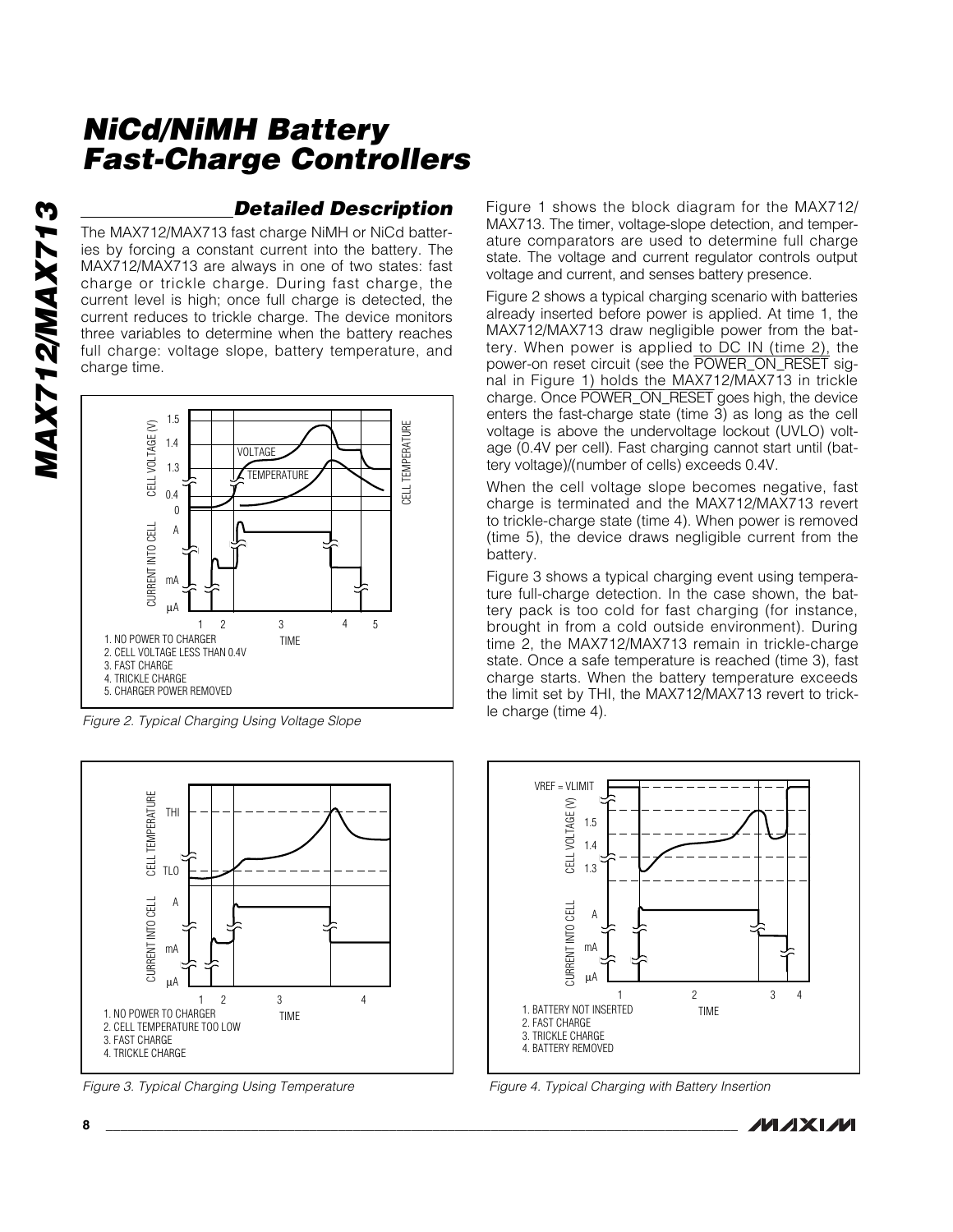The MAX712/MAX713 can be configured so that voltage slope and/or battery temperature detects full charge.

Figure 4 shows a charging event in which a battery is inserted into an already powered-up MAX712/MAX713. During time 1, the charger's output voltage is regulated at the number of cells times VLIMIT. Upon insertion of the battery (time 2), the MAX712/MAX713 detect current flow into the battery and switch to fast-charge state. Once full charge is detected, the device reverts to trickle charge (time 3). If the battery is removed (time 4), the MAX712/MAX713 remain in trickle charge and the output voltage is once again regulated as in time 1.

#### *Powering the MAX712/MAX713*

AC-to-DC wall-cube adapters typically consist of a transformer, a full-wave bridge rectifier, and a capacitor. Figures 10–12 show the characteristics of three consumer product wall cubes. All three exhibit substantial 120Hz output voltage ripple. When choosing an adapter for use with the MAX712/MAX713, make sure the lowest wall-cube voltage level during fast charge and full load is at least 1.5V higher than the maximum battery voltage while being fast charged. Typically, the voltage on the battery pack is higher during a fast-charge cycle than while in trickle charge or while supplying a load. The voltage across some battery packs may approach 1.9V/cell.

The 1.5V of overhead is needed to allow for worst-case voltage drops across the pass transistor (Q1 of *Typical*



*Figure 5. DRV Pin Cascode Connection (for high DC IN voltage or to reduce MAX712/MAX713 power dissipation in linear mode)*

| POWER_ON_RESET | UNDER_VOLTAGE  | <b>IN_REGULATION</b> | <b>COLD</b> | <b>HOT</b> | <b>RESULT*</b>                       |
|----------------|----------------|----------------------|-------------|------------|--------------------------------------|
| 0              | X              | X                    | X           | $\times$   | Set trickle                          |
| 木              |                | X                    | $\times$    | $\times$   | No change                            |
|                | $\times$       |                      | X           | $\times$   | No change                            |
|                | X              | X                    | $\mathbf 0$ | $\times$   | No change                            |
|                | X              | X                    | X           | $\Omega$   | No change***                         |
|                | $\overline{0}$ | $\overline{0}$       |             |            | Set fast                             |
|                | $\Omega$       | $\overline{O}$       |             |            | No change                            |
|                | $\Omega$       | $\overline{O}$       | ↓           |            | No change                            |
|                |                | $\overline{O}$       |             |            | Set fast                             |
|                | $\Omega$       |                      |             |            | Set fast                             |
|                | $\overline{0}$ | $\overline{O}$       |             | ∧          | No change***                         |
|                | $\Omega$       | $\overline{O}$       | ↑           |            | Set fast**                           |
|                | $\times$       | $\times$             | $\circ$     | $\times$   | Trickle to fast transition inhibited |
|                | X              | $\times$             | X           | $\Omega$   | Trickle to fast transition inhibited |
|                |                | $\overline{0}$       | X           | $\times$   | Set trickle                          |
|                | $\Omega$       | ∧                    | X           | X          | Set trickle                          |
|                | X              | $\times$             | X           |            | Set trickle                          |

#### **Table 4. MAX712/MAX713 Charge-State Transition Table†**

† *Only two states exist: fast charge and trickle charge.*

\* *Regardless of the status of the other logic lines, a timeout or a voltage-slope detection will set trickle charge.*

\*\* If the battery is cold at power-up, the first rising edge on COLD will trigger fast charge; however, a second rising edge will *have no effect.*

\*\*\**Batteries that are too hot when inserted (or when circuit is powered up) will not enter fast charge until they cool and power is recycled.*



**MAXM**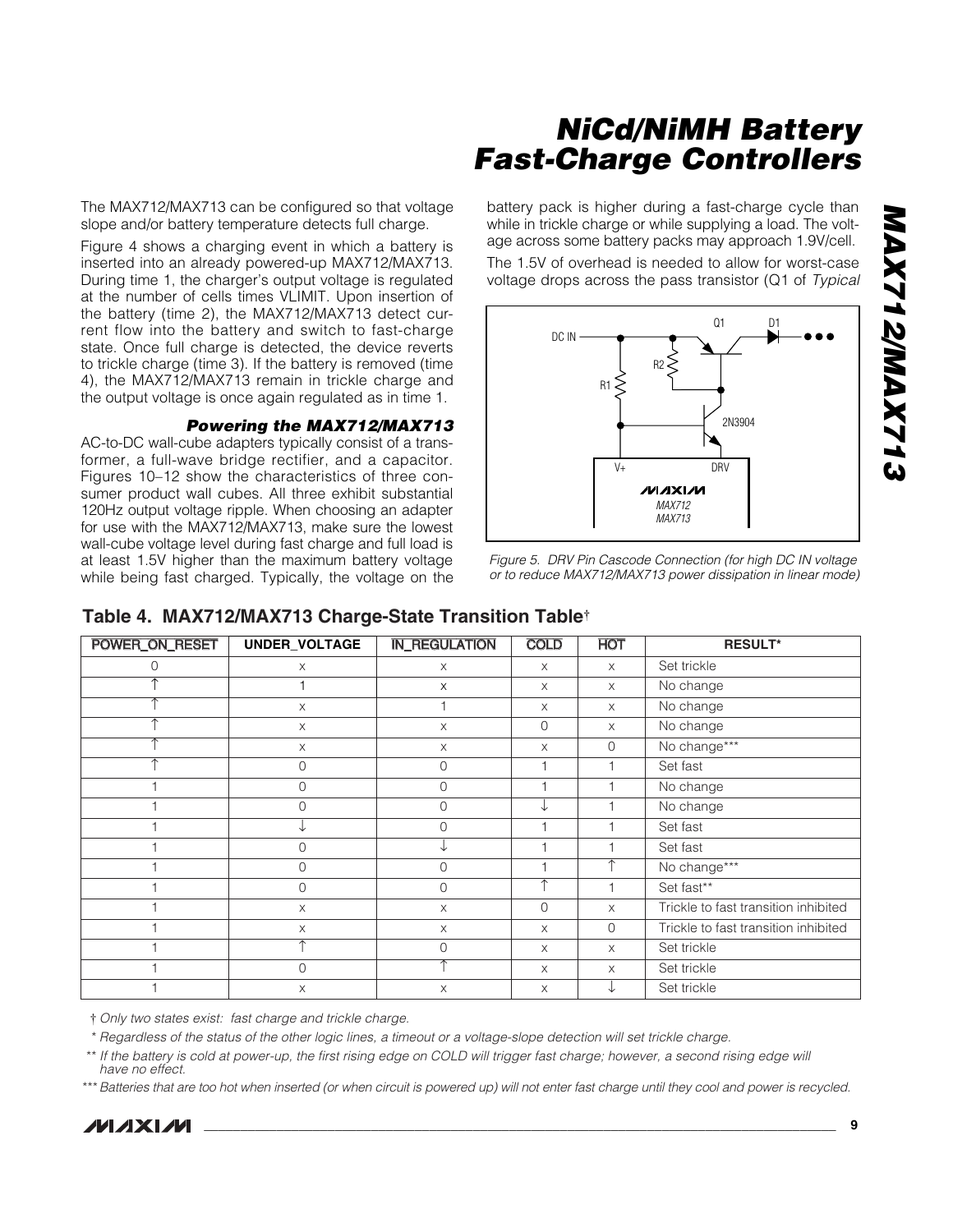**MAX712/MAX713** *MAX712/MAX713*



*Figure 6. Current and Voltage Regulator (linear mode)*

*Operating Circuit*), the diode (D1), and the sense resistor (RSENSE). This minimum input voltage requirement is critical, because violating it can inhibit proper termination of the fast-charge cycle. A safe rule of thumb is to choose a source that has a minimum input voltage =  $1.5V + (1.9V \times \text{the maximum number of cells})$ to be charged). When the input voltage at DC IN drops below the  $1.5V + (1.9V \times \text{number of cells})$ , the part oscillates between fast charge and trickle charge and might never completely terminate fast-charge.

The MAX712/MAX713 are inactive without the wall cube attached, drawing 5µA (max) from the battery. Diode D1 prevents current conduction into the DRV pin. When the wall cube is connected, it charges C1 through R1 (see *Typical Operating Circuit*) or the current-limiting diode (Figure 19). Once C1 charges to 5V, the internal shunt regulator sinks current to regulate V+ to 5V, and fast charge commences. The MAX712/MAX713 fast

charge until one of the three fast-charge terminating conditions is triggered.

If DC IN exceeds 20V, add a cascode connection in series with the DRV pin as shown in Figure 5 to prevent exceeding DRV's absolute maximum ratings.

Select the current-limiting component (R1 or D4) to pass at least 5mA at the minimum DC IN voltage (see step 6 in the *Getting Started* section). The maximum current into V+ determines power dissipation in the MAX712/MAX713.

maximum current into  $V_+$  =

(maximum DC IN voltage - 5V)/R1

power dissipation due to shunt regulator =

5V x (maximum current into V+)

Sink current into the DRV pin also causes power dissipation. Do not allow the total power dissipation to exceed the specifications shown in the *Absolute Maximum Ratings*.

#### *Fast Charge*

The MAX712/MAX713 enter the fast-charge state under one of the following conditions:

- 1) Upon application of power (batteries already installed), with battery current detection (i.e., GND voltage is less than BATT- voltage), and TEMP higher than TLO and less than THI **and** cell voltage higher than the UVLO voltage.
- 2) Upon insertion of a battery, with TEMP higher than TLO and lower than THI **and** cell voltage higher than the UVLO voltage.

RSENSE sets the fast-charge current into the battery. In fast charge, the voltage difference between the BATTand GND pins is regulated to 250mV. DRV current increases its sink current if this voltage difference falls below 250mV, and decreases its sink current if the voltage difference exceeds 250mV.

fast-charge current  $(IFAST) = 0.25V/RSENSE$ 

#### *Trickle Charge*

Selecting a fast-charge current (IFAST) of C/2, C, 2C, or 4C ensures a C/16 trickle-charge current. Other fastcharge rates can be used, but the trickle-charge current will not be exactly C/16.

The MAX712/MAX713 internally set the trickle-charge current by increasing the current amplifier gain (Figure 6), which adjusts the voltage across RSENSE (see Trickle-Charge VSENSE in the *Electrical Characteristics table*)*.* 

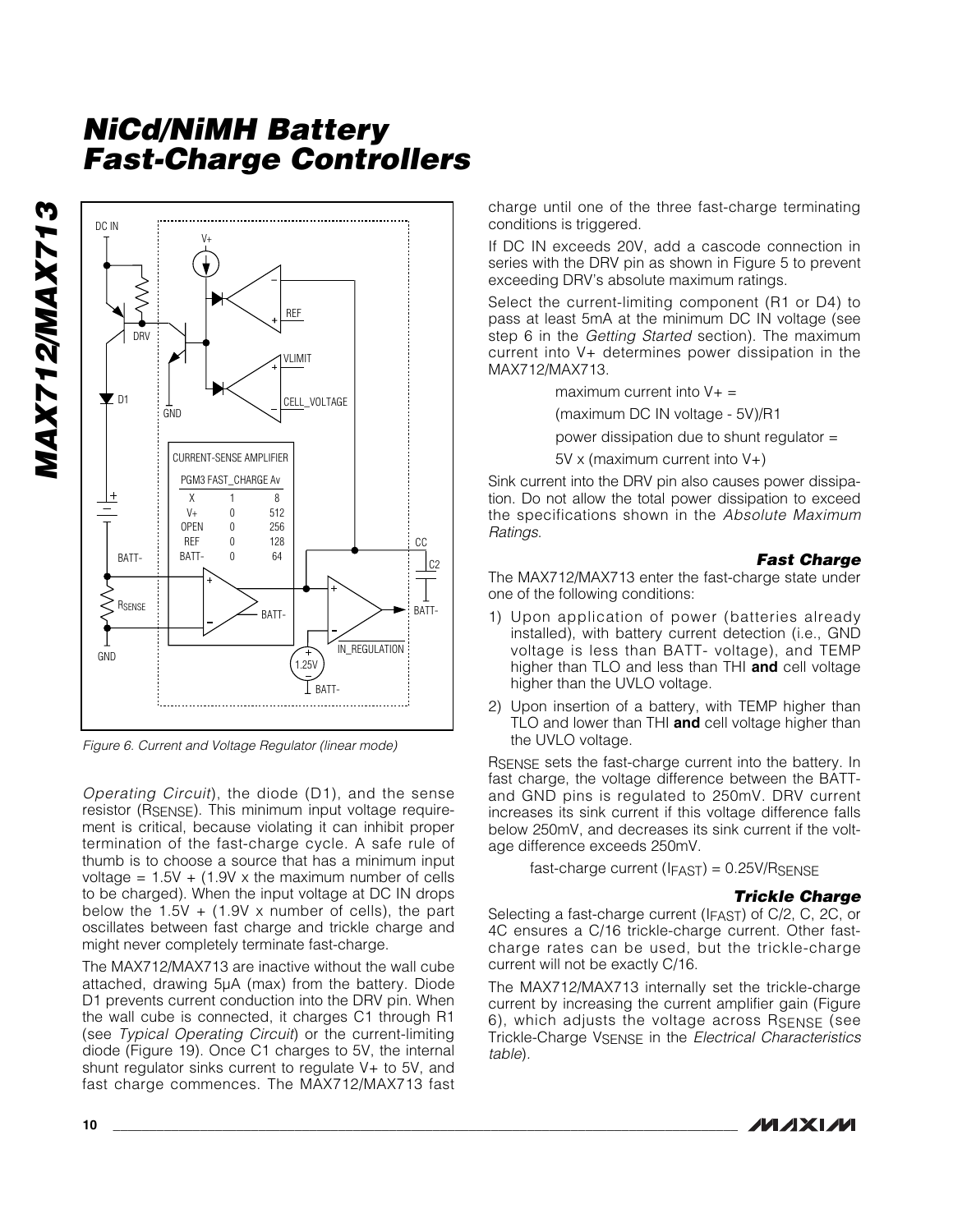#### **Table 5. Trickle-Charge Current Determination from PGM3**

| PGM3       | <b>FAST-CHARGE</b><br><b>RATE</b> | <b>TRICKLE-CHARGE</b><br><b>CURRENT (ITRICKLE)</b> |
|------------|-----------------------------------|----------------------------------------------------|
| V+         | 4C,                               | IFAST/64                                           |
| OPEN       | 2C                                | IFAST/32                                           |
| <b>RFF</b> | C                                 | IFAST/16                                           |
| BATT-      | C/2                               | IFAST/8                                            |

#### *Nonstandard Trickle-Charge Current Example*

Configuration:

Typical Operating Circuit

2 x Panasonic P-50AA 500mAh AA NiCd batteries C/3 fast-charge rate 264-minute timeout Negative voltage-slope cutoff enabled Minimum DC IN voltage of 6V

#### Settings:

Use MAX713  $PGMO = V_+$ ,  $PGM1 = open$ ,  $PGM2 = BATT-$ , PGM3 = BATT-,  $R_{SENSE} = 1.5Ω$  (fast-charge current,  $IFAST = 167mA$ , R1 = (6V - 5V)/5mA = 200Ω

Since PGM3 = BATT-, the voltage on RSENSE is regulated to 31.3mV during trickle charge, and the current is 20.7mA. Thus the trickle current is actually C/25, not C/16.

#### *Further Reduction of Trickle-Charge Current for NiMH Batteries*

The trickle-charge current can be reduced to less than C/16 using the circuit in Figure 7. In trickle charge, some of the current will be shunted around the battery, since Q2 is turned on. Select the value of R7 as follows:

 $R7 = (V_{BATT} + 0.4V)/(\text{ITRICKLE} - \text{IBATT})$ 

where  $V_{\text{BATT}}$  = battery voltage when charged ITRlCKLE = MAX712/MAX713 trickle-charge current setting

IBATT = desired battery trickle-charge current

#### *Regulation Loop*

The regulation loop controls the output voltage between the BATT+ and BATT- terminals and the current through the battery via the voltage between BATT- and GND. The sink current from DRV is reduced when the



*Figure 7. Reduction of Trickle Current for NiMH Batteries (Linear Mode)*

output voltage exceeds the number of cells times VLIMIT, or when the battery current exceeds the programmed charging current.

For a linear-mode circuit, this loop provides the following functions:

- 1) When the charger is powered, the battery can be removed without interrupting power to the load.
- 2) If the load is connected as shown in the *Typical Operating Circuit*, the battery current is regulated regardless of the load current (provided the input power source can supply both).

#### *Voltage Loop*

The voltage loop sets the maximum output voltage between BATT+ and BATT-. If VLIMIT is set to less than 2.5V, then:

Maximum BATT+ voltage (referred to BATT-) =  $V_{LIMIT}$  x (number of cells as determined by PGM0, PGM1)

VLIMIT should be set between 1.9V and 2.5V. If VLIMIT is set below the maximum cell voltage, proper termination of the fast-charge cycle might not occur. Cell voltage can approach 1.9V/cell, under fast charge, in some battery packs. Tie VLIMIT to VREF for normal operation.

With the battery removed, the MAX712/MAX713 do not provide constant current; they regulate BATT+ to the maximum voltage as determined above.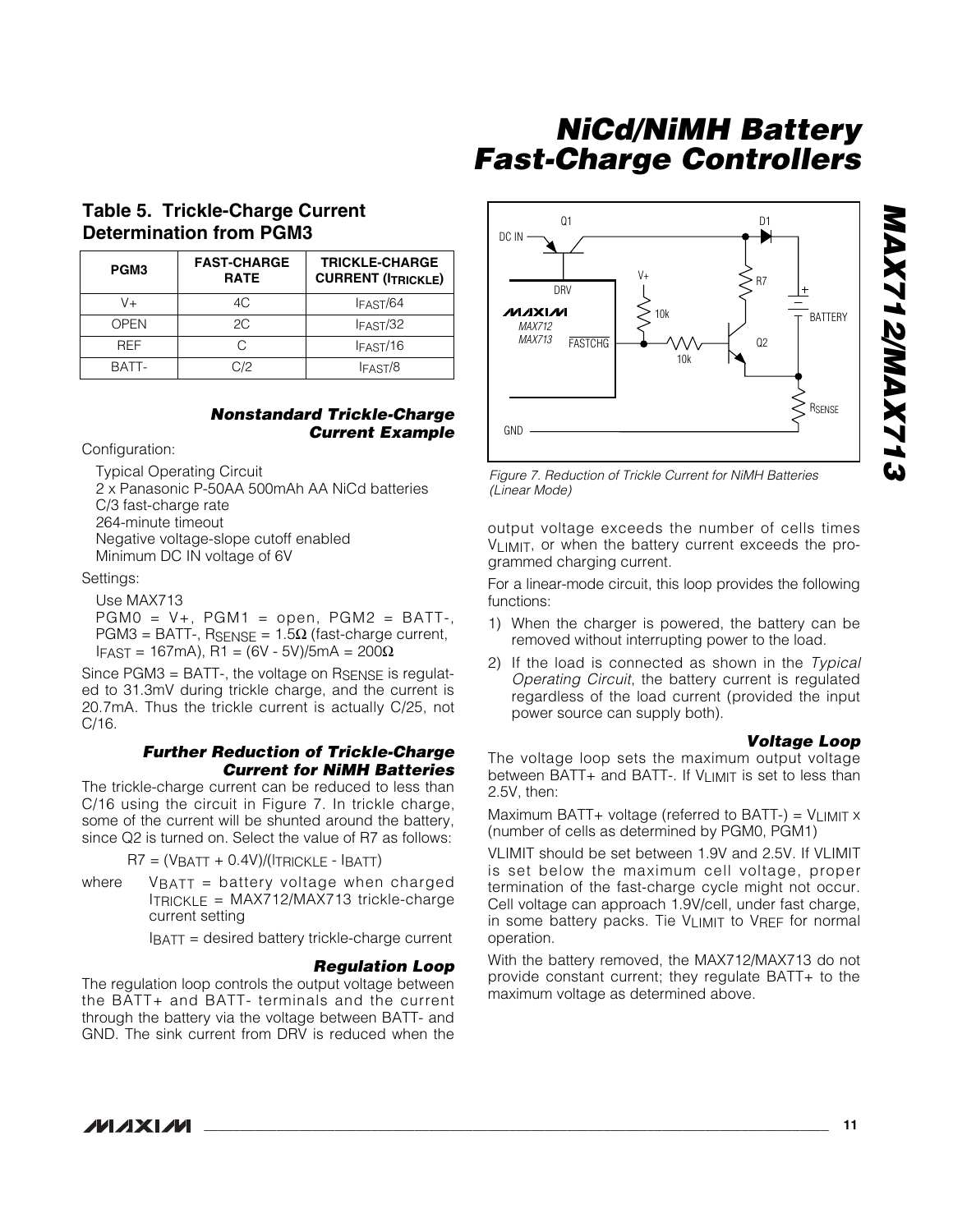The voltage loop is stabilized by the output filter capacitor. A large filter capacitor is required **only** if the load is going to be supplied by the MAX712/MAX713 in the absence of a battery. In this case, set  $C_{\text{OUT}}$  as:

COUT (in farads) =  $(50 \times I_{LOAD})/(V_{OUT} \times BWVRL)$ 

where  $BWVRL = loop$  bandwidth in Hz (10,000 recommended)

 $C_{\text{OUT}}$  >  $10\mu$ F

ILOAD = external load current in amps

VOUT = programmed output voltage (VLIMIT x number of cells)

#### *Current Loop*

Figure 6 shows the current-regulation loop for a linearmode circuit. To ensure loop stability, make sure that the bandwidth of the current regulation loop  $(BW_{\text{CRL}})$  is lower than the pole frequency of transistor  $Q1$  (f<sub>B</sub>). Set BWCRL by selecting C2.

> BWCRL in Hz = gm/C2, C2 in farads, gm = 0.0018 Siemens

The pole frequency of the PNP pass transistor, Q1, can be determined by assuming a single-pole current gain response. Both  $f<sub>T</sub>$  and  $B<sub>o</sub>$  should be specified on the data sheet for the particular transistor used for Q1.

f<sub>B</sub> in Hz =  $f<sub>T</sub>/B<sub>o</sub>$ , f<sub>T</sub> in Hz,  $B<sub>o</sub>$  = DC current gain

Condition for Stability of Current-Regulation Loop:

#### $BW_{\text{CRI}} < f_{\text{B}}$

The MAX712/MAX713 dissipate power due to the current-voltage product at DRV. Do not allow the power dissipation to exceed the specifications shown in the *Absolute Maximum Ratings*. DRV power dissipation can be reduced by using the cascode connection shown in Figure 5.

Power dissipation due to DRV sink current = (current into DRV) x (voltage on DRV)

#### *Voltage-Slope Cutoff*

The MAX712/MAX713's internal analog-to-digital converter has 2.5mV of resolution. It determines if the battery voltage is rising, falling, or unchanging by comparing the battery's voltage at two different times. After power-up, a time interval of  $t_A$  ranging from 21sec to 168sec passes (see Table 3 and Figure 8), then a battery voltage measurement is taken. It takes 5ms to perform a measurement. After the first measurement is complete, another  $t_A$  interval passes, and then a second measurement is taken. The two measurements are compared, and a decision whether to terminate charge is made. If charge is not terminated, another full two-measurement cycle is repeated until charge is

terminated. Note that each cycle has two ta intervals and two voltage measurements.

The MAX712 terminates fast charge when a comparison shows that the battery voltage is unchanging. The MAX713 terminates when a conversion shows the battery voltage has fallen by at least 2.5mV per cell. This is the only difference between the MAX712 and MAX713.

#### *Temperature Charge Cutoff*

Figure 9a shows how the MAX712/MAX713 detect overand under-temperature battery conditions using negative temperature coefficient thermistors. Use the same model thermistor for T1 and T2 so that both have the same nominal resistance. The voltage at TEMP is 1V (referred to BATT-) when the battery is at ambient temperature.

The threshold chosen for THI sets the point at which fast charging terminates. As soon as the voltage-on TEMP rises above THI, fast charge ends, and does not restart after TEMP falls below THI.

The threshold chosen for TLO determines the temperature below which fast charging will be inhibited. If TLO > TEMP when the MAX712/MAX713 start up, fast charge will not start until TLO goes below TEMP.

The cold temperature charge inhibition can be disabled by removing R5, T3, and the 0.022μF capacitor; and by tying TLO to BATT-.

To disable the entire temperature comparator chargecutoff mechanism, remove T1, T2, T3, R3, R4, and R5, and their associated capacitors, and connect THI to V+ and TLO to BATT-. Also, place a 68kQ resistor from REF to TEMP, and a 22kΩ resistor from BATT- to TEMP.



*Figure 8. Voltage Slope Detection*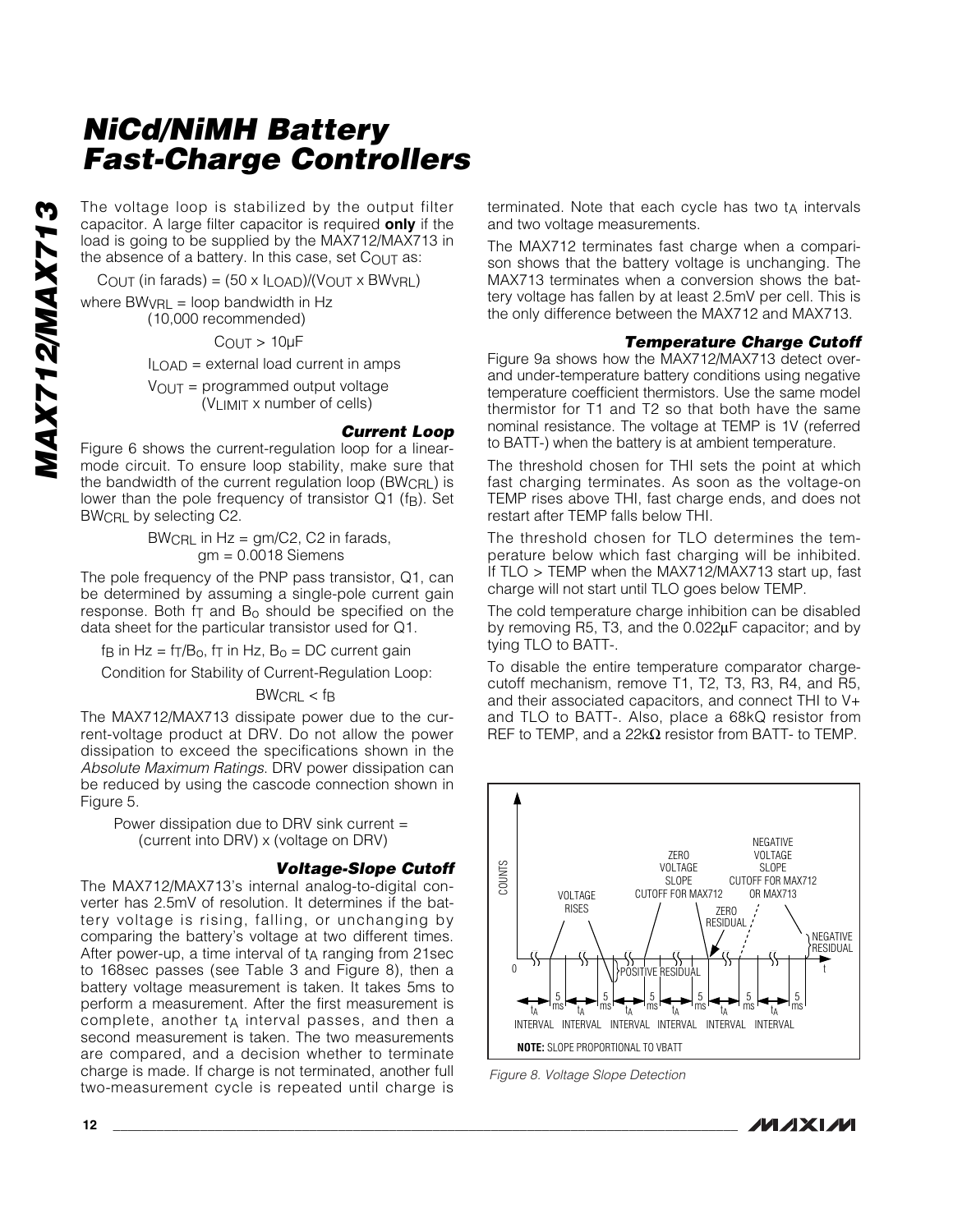

*Figure 9a. Temperature Comparators*



*Figure 9b. Alternative Temperature Comparator Configuration*

**MAXM** 

## *NiCd/NiMH Battery Fast-Charge Controllers*

Some battery packs come with a temperature-detecting thermistor connected to the battery pack's negative terminal. In this case, use the configuration shown in Figure 9b. Thermistors T2 and T3 can be replaced by standard resistors if absolute temperature charge cutoff is acceptable. All resistance values in Figures 9a and 9b should be chosen in the 10kΩ to 500kΩ range.

#### *\_\_\_\_\_\_\_\_\_\_Applications Information Battery-Charging Examples*

Figures 13 and 14 show the results of charging 3 AA, 1000mAh, NiMH batteries from Gold Peak (part no. GP1000AAH, GP Batteries (619) 438-2202) at a 1A rate using the MAX712 and MAX713, respectively. The *Typical Operating Circuit* is used with Figure 9a's thermistor configuration .

DC IN = Sony AC-190 +9VDC at 800mA AC-DC adapter  $PGMO = V +$ ,  $PGM1 = REF$ ,  $PGM2 = REF$ ,  $PGM3 = REF$ R1 = 200 $\Omega$ , R2 = 150 $\Omega$ , RSENSE = 0.25 $\Omega$  $C1 = 1 \mu F$ ,  $C2 = 0.01 \mu F$ ,  $C3 = 10 \mu F$ ,  $V_{LIMIT} = REF$  $R3 = 10k\Omega$ ,  $R4 = 15k\Omega$ 

T1, T2 = part #14A1002 (Alpha Sensors: 858-549-4660) R5 omitted, T3 omitted, TLO = BATT-



*Figure 10. Sony Radio AC Adapter AC-190 Load Characteristic, 9VDC 800mA*

*MAX712/MAX713* **SIZXVMSIZXVM**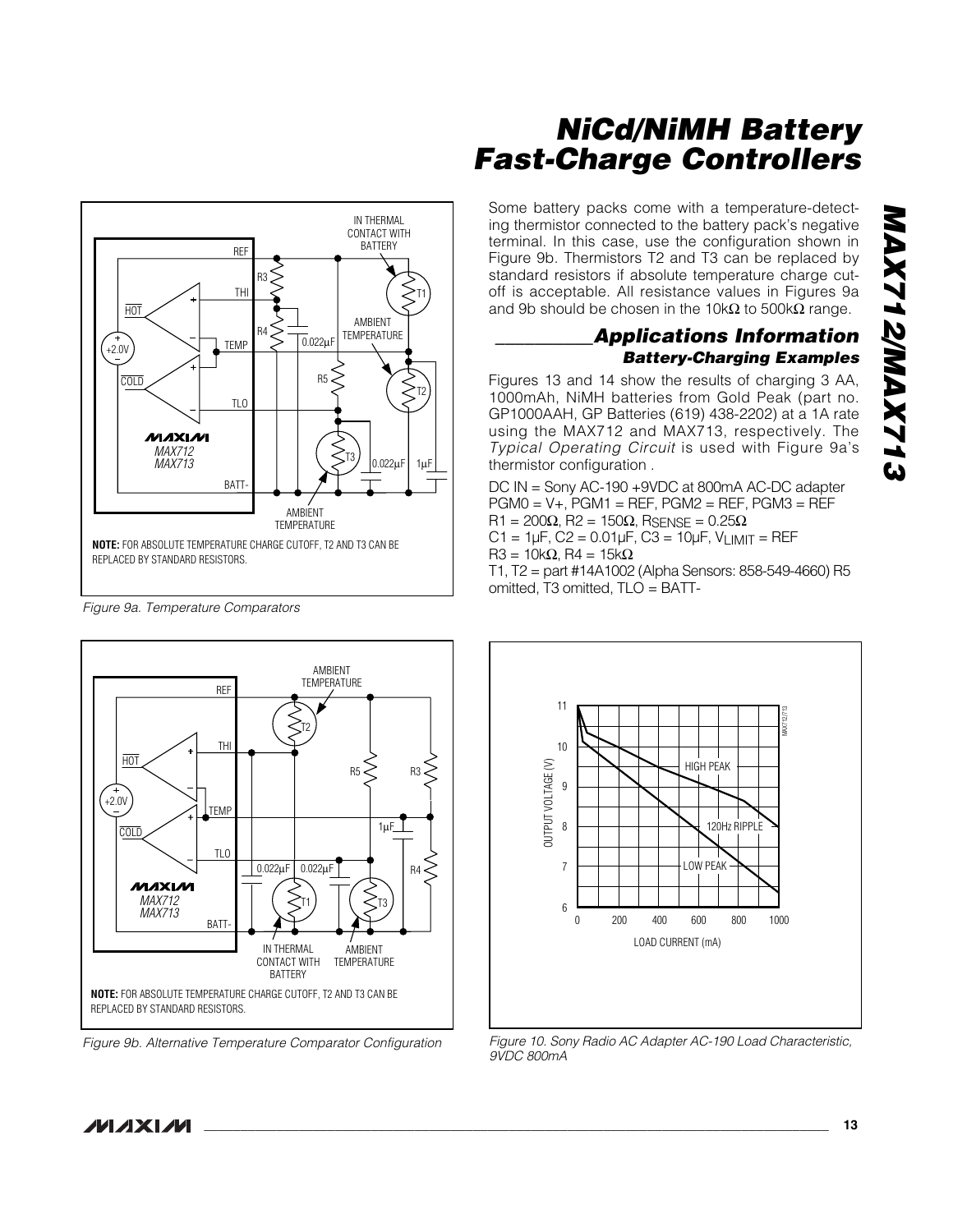#### *Linear-Mode, High Series Cell Count*

The absolute maximum voltage rating for the BATT+ pin is higher when the MAX712/MAX713 are powered on. If more than 11 cells are used in the battery, the BATT+ input voltage must be limited by external circuitry when DC IN is not applied (Figure 15).

#### *Efficiency During Discharge*

The current-sense resistor, RSENSE, causes a small efficiency loss during battery use. The efficiency loss is significant only if RSENSE is much greater than the battery stack's internal resistance. The circuit in Figure 16 can be used to shunt the sense resistor whenever power is removed from the charger.

#### *Status Outputs*

Figure 17 shows a circuit that can be used to indicate charger status with logic levels. Figure 18 shows a circuit that can be used to drive LEDs for power and charger status.



*Figure 11. Sony CD Player AC Adapter AC-96N Load Characteristic, 9VDC 600mA*



*Figure 13. 3 NiMH Cells Charged with MAX712*



*Figure 12. Panasonic Modem AC Adapter KX-A11 Load Characteristic, 12VDC 500mA*



*Figure 14. NiMH Cells Charged with MAX713*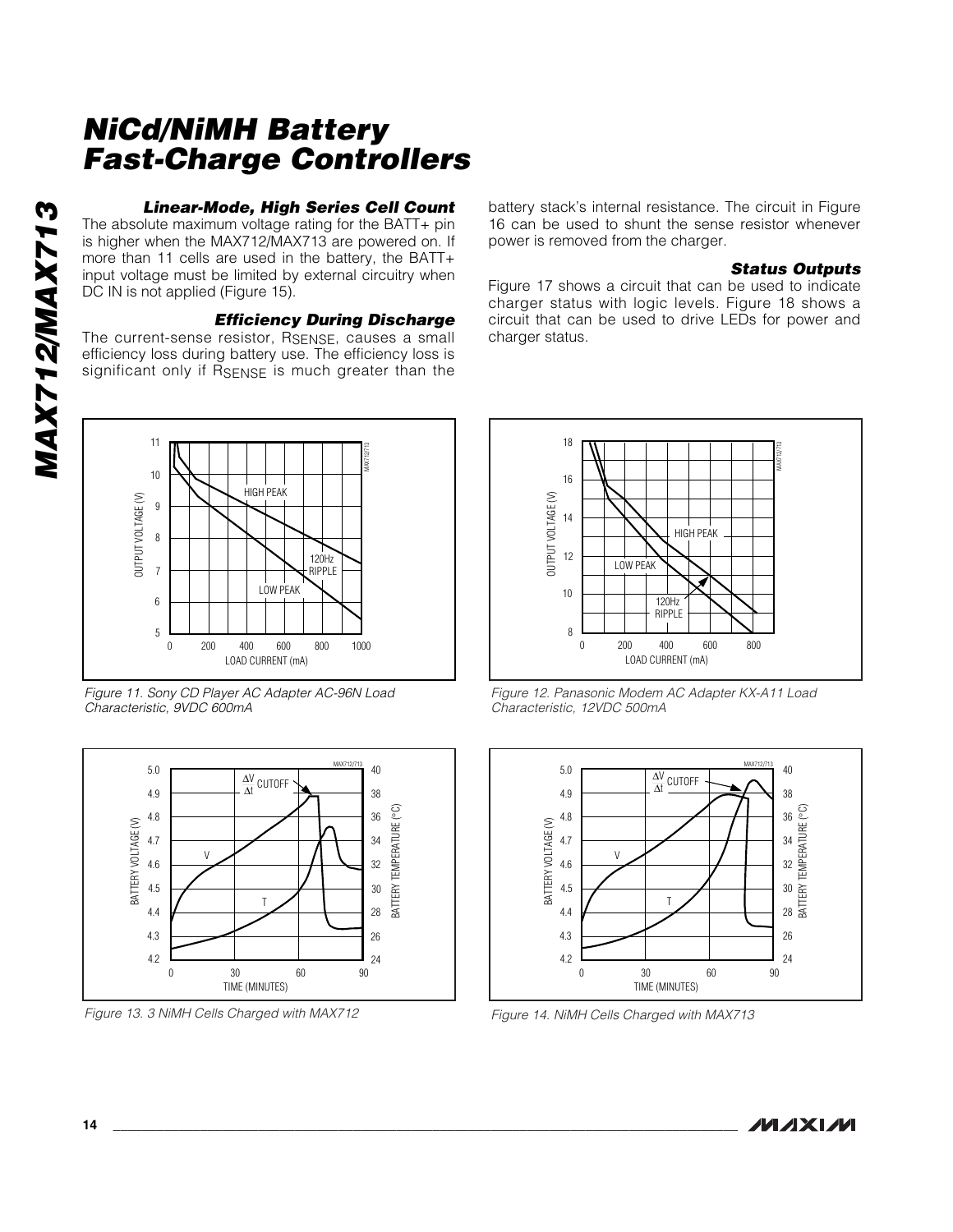

*Figure 15. Cascoding to Accommodate High Cell Counts for Linear-Mode Circuits*



*Figure 16. Shunting RSENSE for Efficiency Improvement*



*Figure 17. Logic-Level Status Outputs*



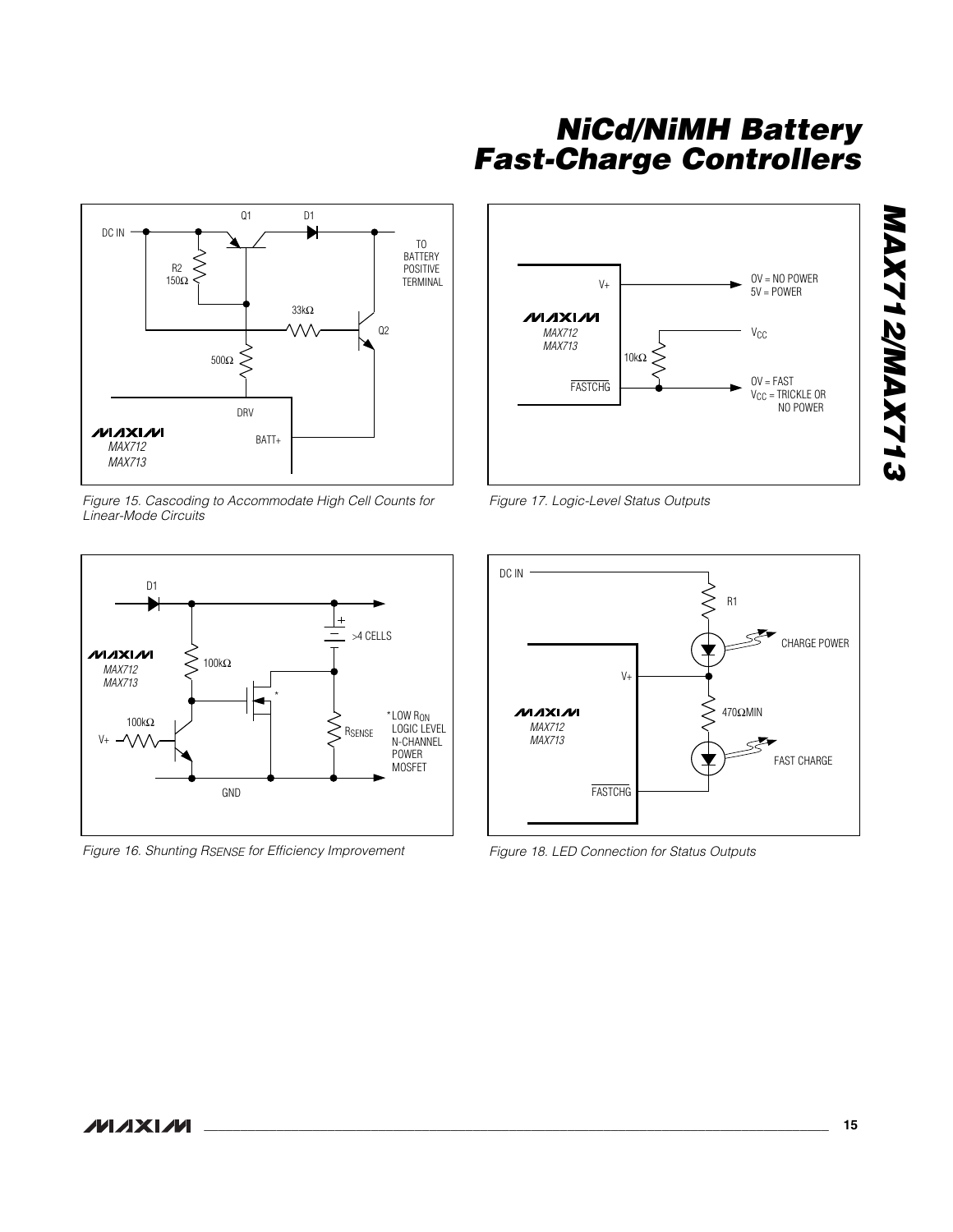## *Ordering Information (continued) \_\_\_\_\_\_\_\_\_\_\_\_\_\_\_\_\_\_\_Chip Topography*

| <b>PART</b> | <b>TEMP RANGE</b>                    | <b>PIN-PACKAGE</b> |
|-------------|--------------------------------------|--------------------|
| MAX713CPE   | $0^{\circ}$ C to $+70^{\circ}$ C     | 16 Plastic DIP     |
| MAX713CSE   | $0^{\circ}$ C to $+70^{\circ}$ C     | 16 Narrow SO       |
| MAX713C/D   | $0^{\circ}$ C to $+70^{\circ}$ C     | $Dice*$            |
| MAX713EPE   | -40 $^{\circ}$ C to +85 $^{\circ}$ C | 16 Plastic DIP     |
| MAX713ESE   | -40 $^{\circ}$ C to +85 $^{\circ}$ C | 16 Narrow SO       |
| MAX713MJE   | $-55^{\circ}$ C to $+125^{\circ}$ C  | 16 CERDIP**        |

\**Contact factory for dice specifications.*

\*\**Contact factory for availability and processing to MIL-STD-883.*

#### *Package Information*

(For the latest package outline information and land patterns, go to **www.maxim-ic.com/packages**.)

| <b>PACKAGE TYPE</b> | <b>PACKAGE CODE</b> | <b>DOCUMENT NO.</b> |
|---------------------|---------------------|---------------------|
| 16 Plastic DIP      | P <sub>16-1</sub>   | 21-0043             |
| 16 Narrow SO        | $S16-1$             | 21-0041             |
| 16 CERDIP           | J16-3               | 21-0045             |



TRANSISTOR COUNT: 2193 SUBSTRATE CONNECTED TO V+